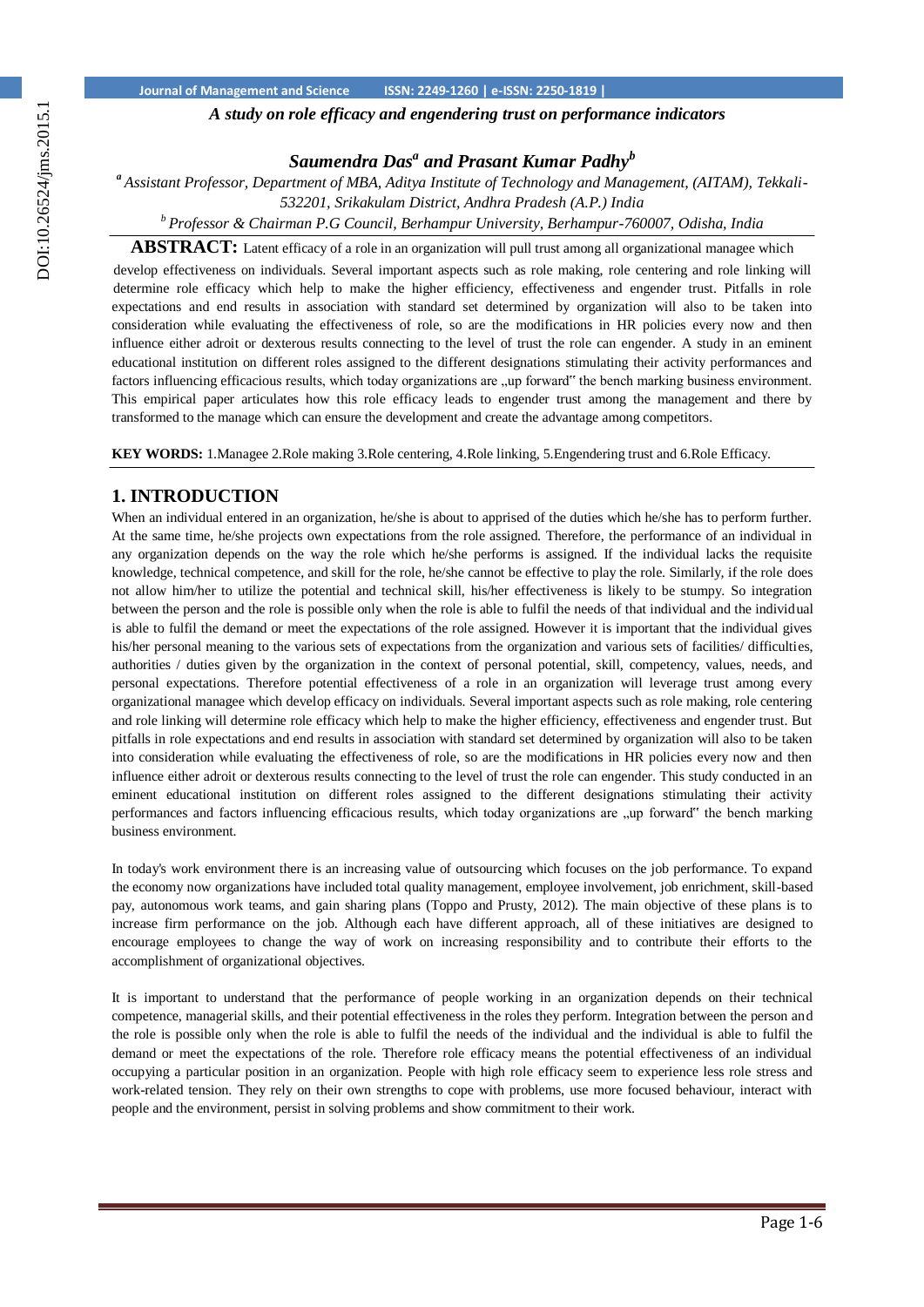#### **Journal of Management and Science ISSN: 2249-1260 | e-ISSN: 2250-1819 |**

In his study Mahadevi and Vijaylaxmi (2012), found role efficacy to be connected positively with emotional intelligence and internal locus of control, but negatively with external locus of control. It has been found that people with high role efficacy seem to experience less role stress, anxiety and work related tension (Bandura, 1986); rely on their own strengths to cope with problems that come their way (Kofi and Josephine, 2012); persist in solving problems mostly by themselves and sometimes by taking the help of other people (Kofi and Josephine, 2012). It is important to know the role clarity which moderated the prospective relationship between role efficacy and role performance effectiveness in the predicted direction for offensive role functions (Mark et al, 2002). In this study it is highlighted the impact of role efficacy and endangering trust by the employees by placebo effect.

## **2. OBJECTIVES OF STUDY**

The main objective of the study is to find out the significant relationship of role based performance and role efficacy of different employees of an educational institute.

## **3. LITERATURE REVIEW**

Studies publicized that the prospective of role-perception can be considered as a framework for understanding the interactions of the individual with its role and the resultant outcomes has attracted trivial attention. But it has been ascertain to have an impact on role-behaviour. In a study of 366 managers from six units of an organization on six functions and four levels, role-perception as an independent variable had important impact on the reliant and persistent role-behaviour of managers (Das, 1984). Further it varies with the dependent variable of role efficacy. According to Pestonjee and Pandey (1996), in a study conducted in Ireland on 131 police officers, variables such as stations of posting and operational and administrative duties were found to have moderating impact on the dependent variable of role-efficacy. In his researches Udai Pareek (1987) cited number of examples where by auditing the process of role-perception and by developing correct strategies to bring about a change at the micro process level of various aspects of role perception through performance counselling and utility analysis, performance improvement, motivation, and morale development have been achieved. Bandura (1986) cited that most of the work behaviour on the jobs is learned by observing the actual performance of superiors (behaviour models). In addition, evidences indicate that the safety level of a worker is directly related to the job safety attitude of its supervisor (Roger, Wayne and Anita, 2004).

Recent empirical accounts of organizational initiatives in various service sector organizations have focused on the managerial attempts to mobilize the commitment of the service employee to the delivery of quality consumer service (Steven et al., 2004). Jobs that involve voice-to voice (for example, call centres) or face-to-face (for example, retail customer service) interactions often involve emotional labour (Roger et al, 2004). Recent accounts of organizational initiatives in various service sector organizations have focused on the managerial attempts to mobilize the commitment of service employee to the delivery of quality customer service (Das, 1984). Since customer"s perception of the service quality is influenced by how the service employee expresses her/his sentiment in service interactions (Bandura, 1986), organizations expect the service employee to present emotions that are desired by their organizations apart from the high level of proficiency/capability in the job (Mark et al, 2002). However eemployability refers to a person's capability of gaining initial employment, maintaining employment, and obtaining new employment if required (Pestonjee and Pandey, 1996). In simple terms, employability is about being capable of getting and keeping fulfilling work.

Employability is a two-sided equation and many individuals need various forms of support to overcome the physical and mental barriers to learning and personal development. Employability is not just about vocational and academic skills. Employability is not just vocational and academic skill but also the skills of displaying appropriate emotion in the work place that in turn positively associated with the overall performance and potential effectiveness of an individual occupying a particular role in an organization, so as to achieve one"s potential and contribute successfully to enterprise strategic directions(Steven et al., 2004). This paper explains the relationship of role based performance and role efficacy of individual employees with their emotion. There are substantial limitations to the research literature on role based performance and role efficacy of an eminent educational institute in relation to their emotion especially in the field of developing employability skill. Based on the understanding of the literature some dimensions of role efficacy have discussed here. The role efficacy of an educational institute may have several dimensions like role making, role centering and role linking.

Figure-1 cited the dimension of role efficacy where role making is absolutely centred at self-role integration. In this aspect every person has his strengths experience, technical training, special skills, and some unique contribution that he/she may be able to make. The more the role a person occupies provides an opportunity for the use of such special strengths, the higher the efficacy is likely to be. This is called self-role integration. The self or the person and the role get integrated through the possibility of a person"s use of his special strengths in the role. Our special strengths are used in the role so that it may be possible for us to demonstrate how effective we can be. Integration contributes to high role efficacy. On the other hand if there is a distance between the self and the role, role efficacy is likely to be low.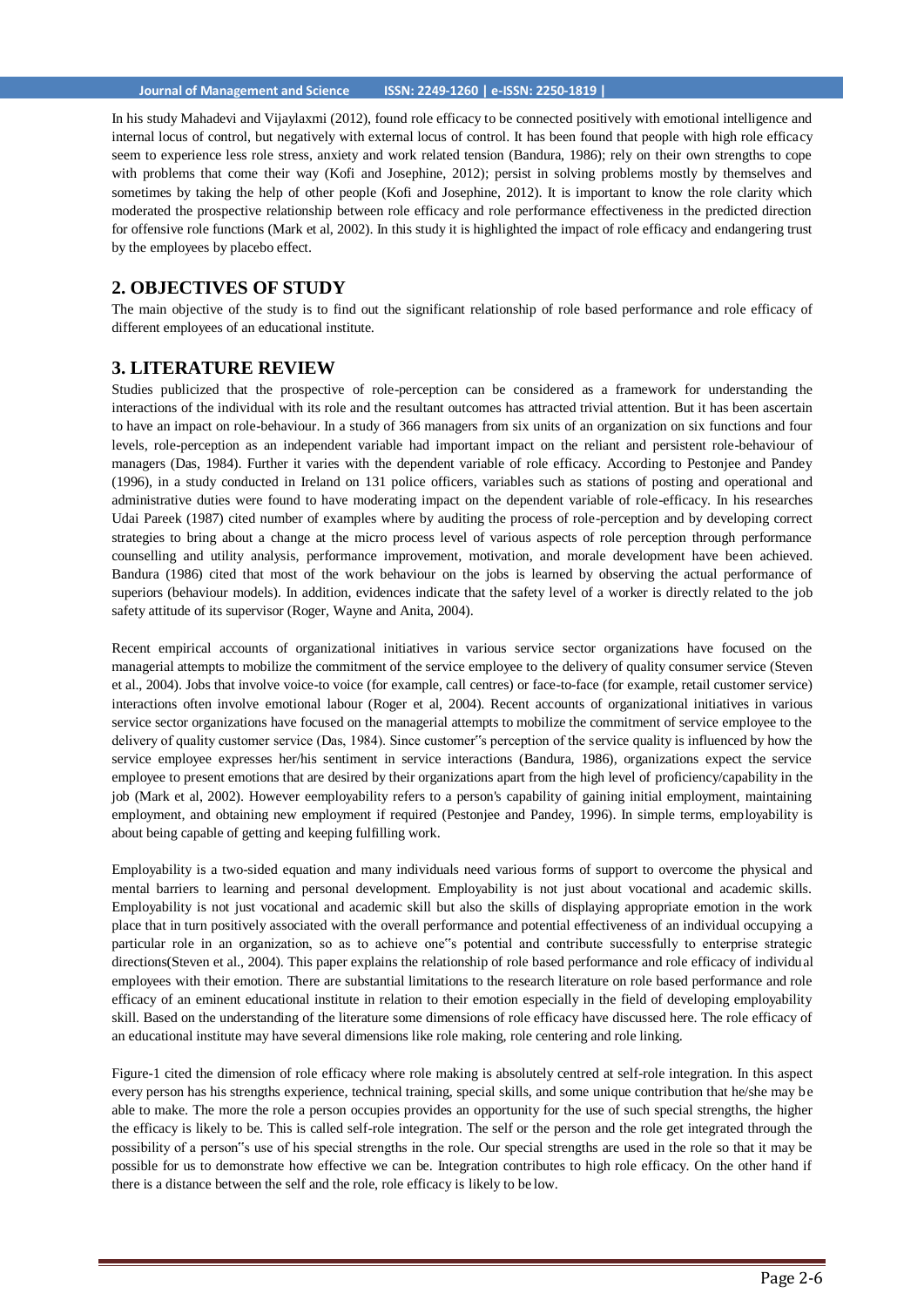#### **Journal of Management and Science ISSN: 2249-1260 | e-ISSN: 2250-1819 |**

In the same way proactivity determines a person who occupies a role, responds to the various expectations that people in the organization have from that role. While this certainly gives him satisfaction, it also satisfies others in the organization. However, if he is also expected to take initiative in starting some activity, the efficacy will be higher. Reactive behavior helps a person in being effective to some extent, but proactivity contributes much more to efficacy. If a person feels that he would like to take initiative but has no opportunity to do so in the role that he occupies in the organization, the efficacy will be low. In other aspect creativity is not only initiative which is important for efficacy. An opportunity to try new and unconventional ways of solving problems or an opportunity to be creative is equally important. If a person perceives that he has to perform only routine tasks, it is detrimental towards a high role efficacy. If he/she feels that the role does not allow any time or opportunity to be creative, the efficacy is bound to be low.

Again, confrontation proposes organizational problems, if people in an organization avoid problems or shifts the problems to the others; their role efficacy will be low. The tendency to confront problems and find relevant solutions contributes to efficacy. When people facing inter-personal problems sit down, talk about these problems, and search out solutions, their efficacy is likely to be higher when compared with situations in which they either deny such problems or refer them to their higher officers.



#### *3.1 DIMENSIONS OF ROLE EFFICACY*

Role centering is also depends on the centrality and personal growth of the individuals. In centrally, if a person occupying a particular role in organization feels that the role he/she occupies is central in the organization; his/her role efficacy is likely to be high. Every employee would like to feel that his role is important to the organization. If persons occupying various roles feels that their roles are peripheral i.e. not very important, their potential effectiveness will be low. Where as in personal Growth, if a person feels that he is stagnating in a role without any opportunity to grow he is likely to have a low role efficacy. In many institutes of higher learning, the roles of the staff pose problems of low efficacy. The main factor behind this is the lack of opportunity for them to grow systematically in their roles. Institutes which are able to plan the growth of such people in the roles will have higher efficacy and obtain a great deal of contribution from them.

Finally figure-1 cited role linking where inter role linkage, helping relationship and super ordination has been considered as a part of role efficacy. In inter-role linkage the linkages of one"s role with other roles in the organization increases efficacy. If there is a joint effort in understanding problems, finding solutions, the efficacy of the various roles involved is likely to be high. The feeling of isolation of a role reduces role efficacy. The helping relationship believed that if persons performing a particular role feel that they can get help from some source in the organization whenever the need arises, they are likely to have higher role efficacy. On the other hand, if there is a feeling that no help is forthcoming when asked for, or that the respondents are hostile, role efficacy will be low. So it requires super ordination in which when a person performing a particular role feel that what he/she does is likely to be of value to a larger group, his efficacy is likely to be high. Roles in which people feel that what they are doing is helpful to the organization, in which they work, result in role efficacy. But if a person feels that he does not get an opportunity to be of help to a larger group, the role efficacy is likely to be low.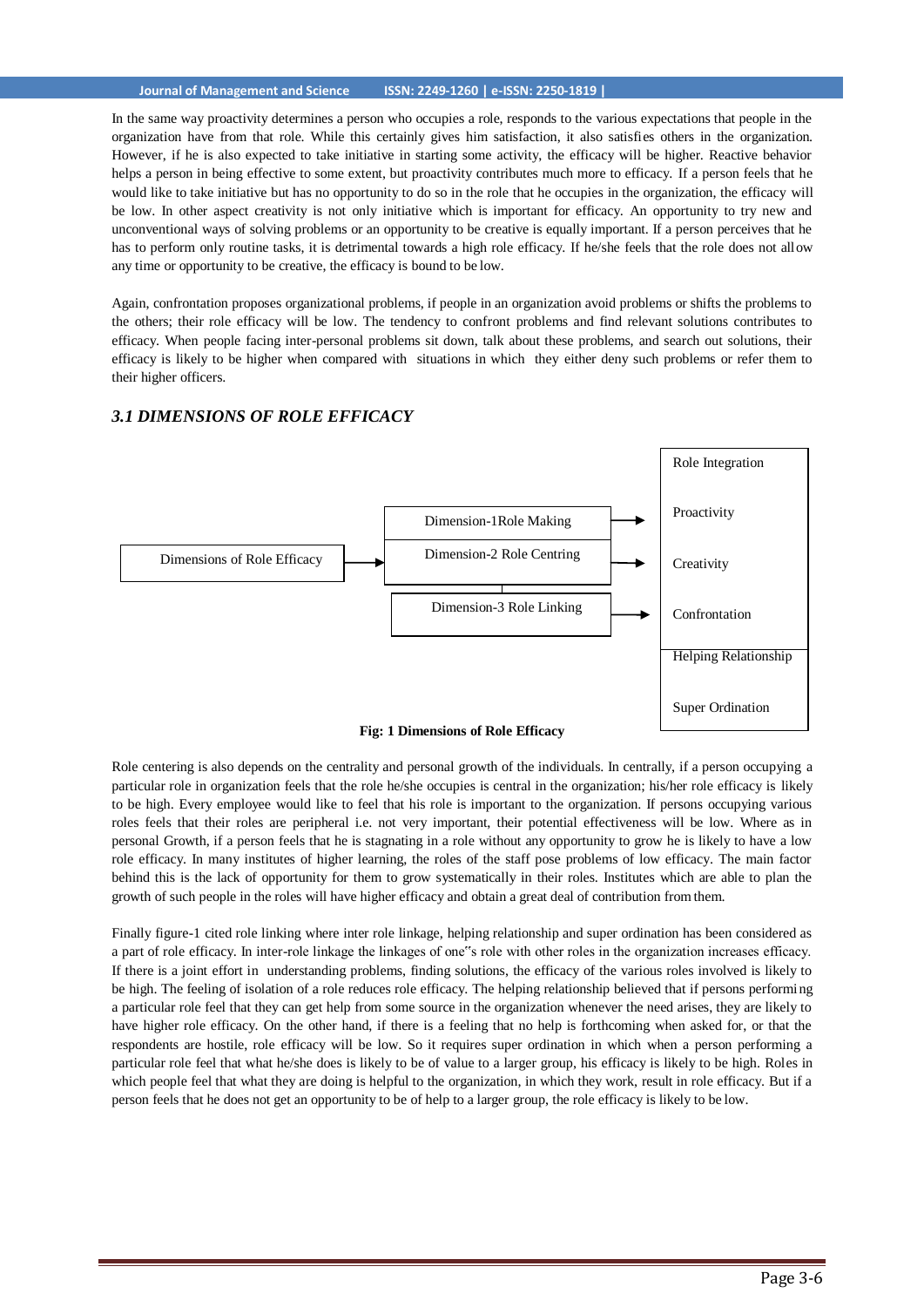## **4. DATA ANALYSIS**

In order to find out the relevancy on different variables of role efficacy leads to the performance indicators of an educational institute"s employees of around 480, chi-square test have been applied. In this test the resultant outputs have been comparing with the observed value and the expected value of the performance. The value of the test-statistic was calculated as where

 $\chi^2$  = Pearson's cumulative test statistic, which asymptotically approaches a  $\chi^2$  distribution.

 $O_i$  = an observed frequency;

 $E_i$  = an expected (theoretical) frequency, asserted by the null hypothesis;

 $\mathcal{D}$  = the number of cells in the table.

$$
\chi^2 = \sum_{i=1}^n \frac{(O_i - E_i)^2}{E_i}
$$

Again to find out the relationship between the dependent (performance of individuals) and independent variable (role efficacy) correlation coefficients were worked out for the total sample to determine the relationship between role efficacy and organizational effectiveness.

### *4.1 HYPOTHESIS FORMULATION*

H1. Role efficacy is having significant impact on enrichment of performance of individuals.

H2. Role efficacy has positive relation with organizational effectiveness.

## *4.2 TESTING OF HYPOTHESIS*

**H0-1 Role efficacy is not having significant impact on enhancement of performance of individuals. Ha-1 Role efficacy is having significant impact on enhancement of performance of individuals.**

| S.<br>No.      | Performance of individual employees  | Chi Square observed value | P value      | S/NS |
|----------------|--------------------------------------|---------------------------|--------------|------|
| $\mathbf{1}$   | Overall performance                  | 8.043*                    | 0.018        | S    |
| $\overline{2}$ | Centrality<br>(C)                    | $7.203*$                  | 0.027        | S    |
| 3              | Integration<br>(I)                   | 7.779*                    | 0.02         | S    |
| $\overline{4}$ | Proactivity<br>(PR)                  | 17.085**                  | $\mathbf{0}$ | S    |
| 5              | Inter Role Linkage<br>(IRL)          | 6.274*                    | 0.043        | S    |
| 6              | <b>Helping Relationships</b><br>(HR) | 0.247                     | 0.884        | NS.  |
| $\overline{7}$ | Super ordination (SU)                | 18.918**                  | $\Omega$     | S    |
| 8              | Influence<br>(INF)                   | $6.303*$                  | 0.043        | S    |
| 9              | Growth (GH)                          | 6.082*                    | 0.048        | S    |
| 10             | Confrontation (CONF)                 | 7.866*                    | 0.02         | S    |
| 11             | Creativity<br>(CR)                   | 9.432**                   | 0.009        | S    |

**Table 1 Performance of Individual Employees**

\*P<.05, \*\*P<.01 S-Significant NS-Not Significant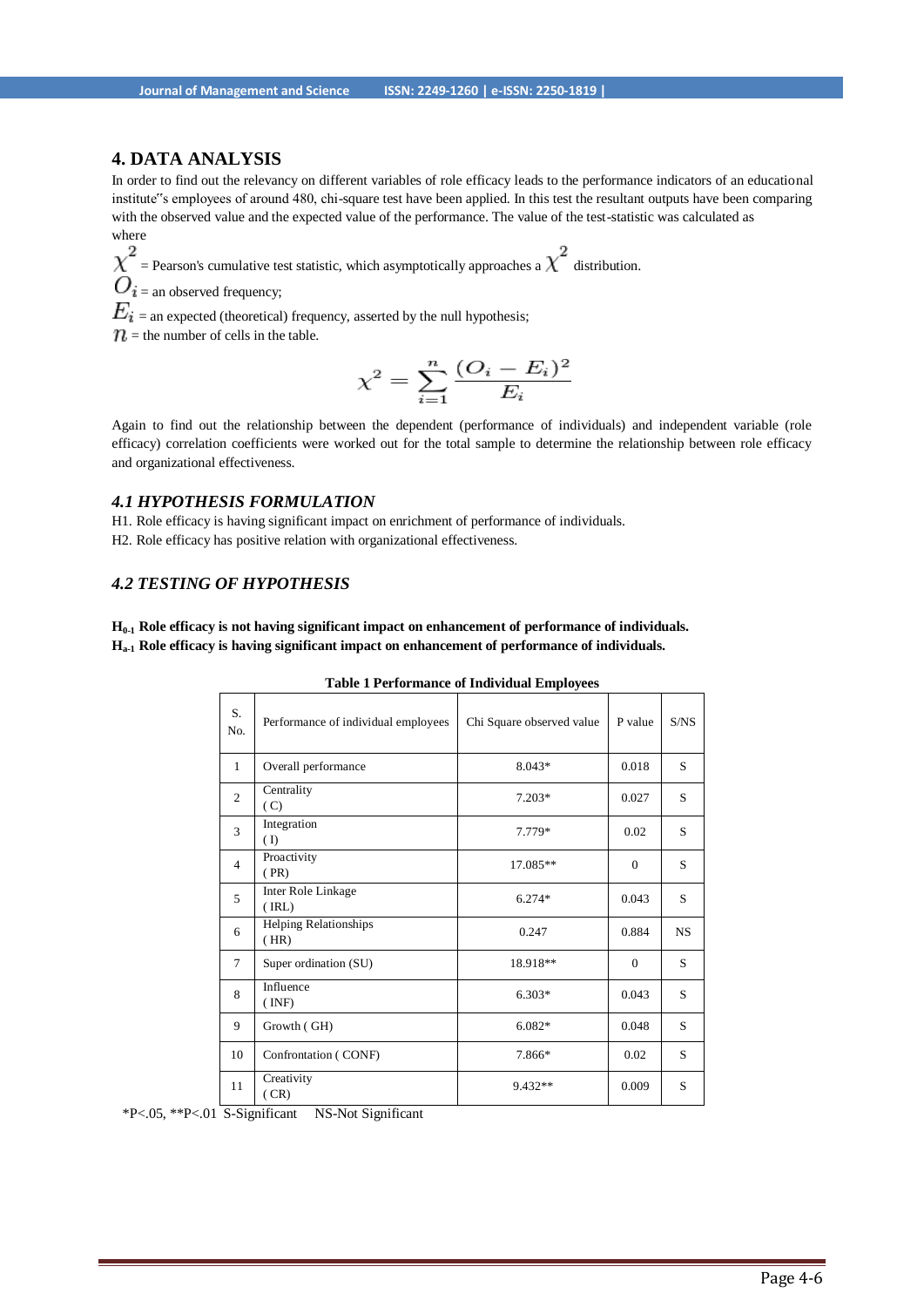The result obtained in this table shows that, role efficacy is closely associated with the performance of individuals working in reputed educational institute. Except helping relationship (HR), other factors are positively associated with role efficacy endangering trust among the peers and colleagues. These results indicate that there is statistically significant association existing between role efficacy and performance of individuals. Hence the null hypothesis was rejected and alternate one accepted.

The performance of people working in an organization depends on their own potential effectiveness which close to role taking (responding to the expectations of various other people) and then moves to role making (taking the initiative in designing the role creatively so that the expectations of others as well as of the role occupant are integrated), higher the role is likely to be more effective (Pareek, 1980). This potential effectiveness is known as efficacy. One of the scales was designed by Udai Pareek to determine how much role efficacy a person has, the strengths of the ten aspects of role efficacy. It is a structured instrument consisting of twenty triads of statements. These three alternatives are pre-weighted. There are two statements for each dimension of role efficacy and the scoring pattern  $(+2, +1,$  or  $-1)$  is followed. The ten dimensions of Role efficacy are Centrality ( C), Integration ( I), Proactivity ( PR), Creativity ( CR), Inter Role Linkage ( IRL), Helping Relationships( HR), Super ordination (SU), Influence( INF), Growth ( GH) and Confrontation ( CONF). The more individual"s role efficacy, the more likely that the role and the individual are effectively integrated. The association between role efficacy and performance of individuals are analyzed by using Chi-square test. The table explains the factors influencing the performance of employees in educational institute with repute, chi-square value, p value and the level ofsignificance.

#### **H0-2 Role Efficacy has no positive relation with Organizational effectiveness. Ha-2 Role Efficacy has positive relation with Organizational effectiveness.**

To find the relationship between role efficacy and organizational effectiveness, correlation test was applied to gain trust among employee became important. The table given below explains the relationship between integration of self goals with organizational goals, communication processes, encourage job rotation and job enrichment and enlargement, encourage interpersonal feedback, employee counseling, develop self effectiveness training and encourage manager and managee relationship with the organizational effectiveness.

| <b>Performance Indicators</b>                             | <b>Role Efficacy</b> |                          |  |
|-----------------------------------------------------------|----------------------|--------------------------|--|
|                                                           | Pearson Correlation  | $-0.106(*)$              |  |
| Integration of Self goals with Organizational Goals       | Significance         | 0.021                    |  |
|                                                           | N                    | 480                      |  |
|                                                           | Pearson Correlation  | $-0.116(*)$              |  |
| <b>Communication Processes</b>                            | Significance         | 0.011                    |  |
|                                                           | $\mathbf N$          | 480                      |  |
|                                                           | Pearson Correlation  | $-0.053$                 |  |
| Encourage Job Rotation and Job Enrichment and Enlargement | Significance         | 0.245                    |  |
|                                                           | N                    | 480                      |  |
|                                                           | Pearson Correlation  | $0.126$ <sup>**</sup> )  |  |
| Encourage Interpersonal Feedback                          | Significance         | 0.006                    |  |
|                                                           | N                    | 480                      |  |
|                                                           | Pearson Correlation  | $-0.066$                 |  |
| <b>Employee Counseling</b>                                | Significance         | 0.151                    |  |
|                                                           | N                    | 480                      |  |
|                                                           | Pearson Correlation  | 0.01                     |  |
| Develop Self Effectiveness Training                       | Significance         | 0.828                    |  |
|                                                           | N                    | 480                      |  |
|                                                           | Pearson Correlation  | $-0.149$ <sup>**</sup> ) |  |
| <b>Encourage Manager and Manage Relationship</b>          | Significance         | 0.001                    |  |
|                                                           | N                    | 480                      |  |

**Table 2 Relation between Performance Indicators & Role Efficacy**

\*\* Significant at 1 percent \* Significant at 5 percent